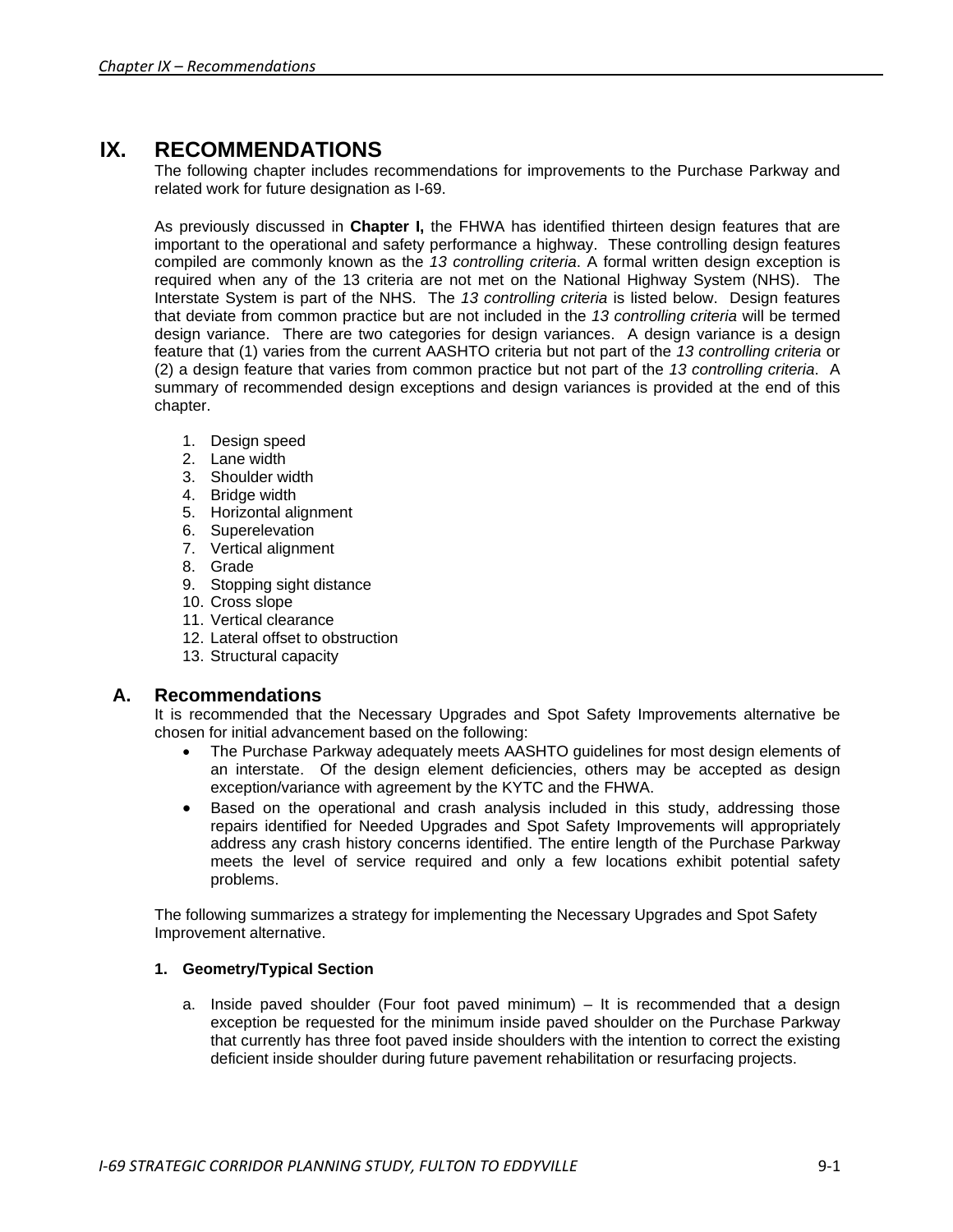It is recommended to construct a 4 foot paved shoulder for the Mayfield Bypass section of the Purchase Parkway. Currently, there is not a paved inside shoulder on this section.

- b. Vertical Curve / Stopping Sight Distance It is recommended to seek a design exception for the locations mentioned in **Chapter IV** that do not meet the minimum vertical length of curve and minimum stopping sight distance except one location at MP 25.32. Based on crash history data, **Table 7-4**, only this location (MP 25.32) has a significant crash history (CRF>1.0). Correction of this vertical curve is recommended. Since there is not a crash history associated with the other locations, it is not considered cost effective to improve. Correction of vertical curvature/stopping sight distance concerns may be addressed for other locations during future pavement rehabilitation or resurfacing projects.
- c. Superelevation Referencing the Federal Highway Administration *Mitigation Strategies for Design Exceptions*, "A formal design exception is required if the State's superelevation policy cannot be met in design of any curve on the NHS." This document advises, "A design exception is also required if a superelevation rate is proposed that is different from the published rate per the State's policy for that curve, regardless of whether the curve is a controlling one (minimum radius for a design speed) or not." The current KYTC geometric policy references the AASHTO Policy on Geometric Design of Highway and Streets, current edition, which provides maximum superelevation rate tables for 4%, 6%, 8%, 10%, and 12%. From review of as-built plans and field inspections, it appears that the Purchase Parkway was constructed on the basis of 10% maximum superelevation.

A crash analysis on horizontal curves with a superelevation greater than 8% is provided in **Chapter VII**. There is one horizontal curve with a superelevation of 8.3% that has a critical crash rate factor greater than one. Based on the analysis, it is not apparent that the crash history is directly related to the superelevation.

Since the Purchase Parkway appears to have been constructed with a maximum superelevation of 10% which is compliant with the AASHTO and KYTC policies, and there are no apparent crash histories related to superelevation, a design exception for superelevation does not appear warranted.

d. Mayfield Bypass Median Width/Type – It is recommended to construct a new median on the Mayfield Bypass section of the Purchase Parkway. Currently the median is defined as non mountable because it has a raised curb along edge of driving lane. The crash history for this section does not correlate with the need of a median barrier. According to the AASHTO Roadside Design Guide, a median barrier is optional for the existing median width (16 feet) and existing Average Daily Traffic (14,300 vpd). However, median barrier is recommended for the design year (2040) forecasted traffic as an interstate (30,000 vpd) on the Mayfield Bypass. It is recommended to construct a new median with barrier for this section based on the need to construct inside paved shoulders, forecasted interstate traffic, and drainage needs in the median after constructing inside paved shoulders.

# **2. Bridges and Overpasses**

- a. Vertical Clearance It is recommended to correct the vertical clearance for the four overpasses bridges that do not meet minimum criteria.
- b. Mainline Bridge Railing It is recommended to retrofit the bridge railing for all mainline bridges to meets current criteria. Retrofitting the bridge railing should be completed prior to interstate designation.
- c. Mainline Bridge Width It is recommended to seek a design exception for mainline bridge width. With the exception of the two mainline bridges at Exit 21, there are 10 bridges with an existing width of 30 feet. The mainline bridges identified as deficient are greater than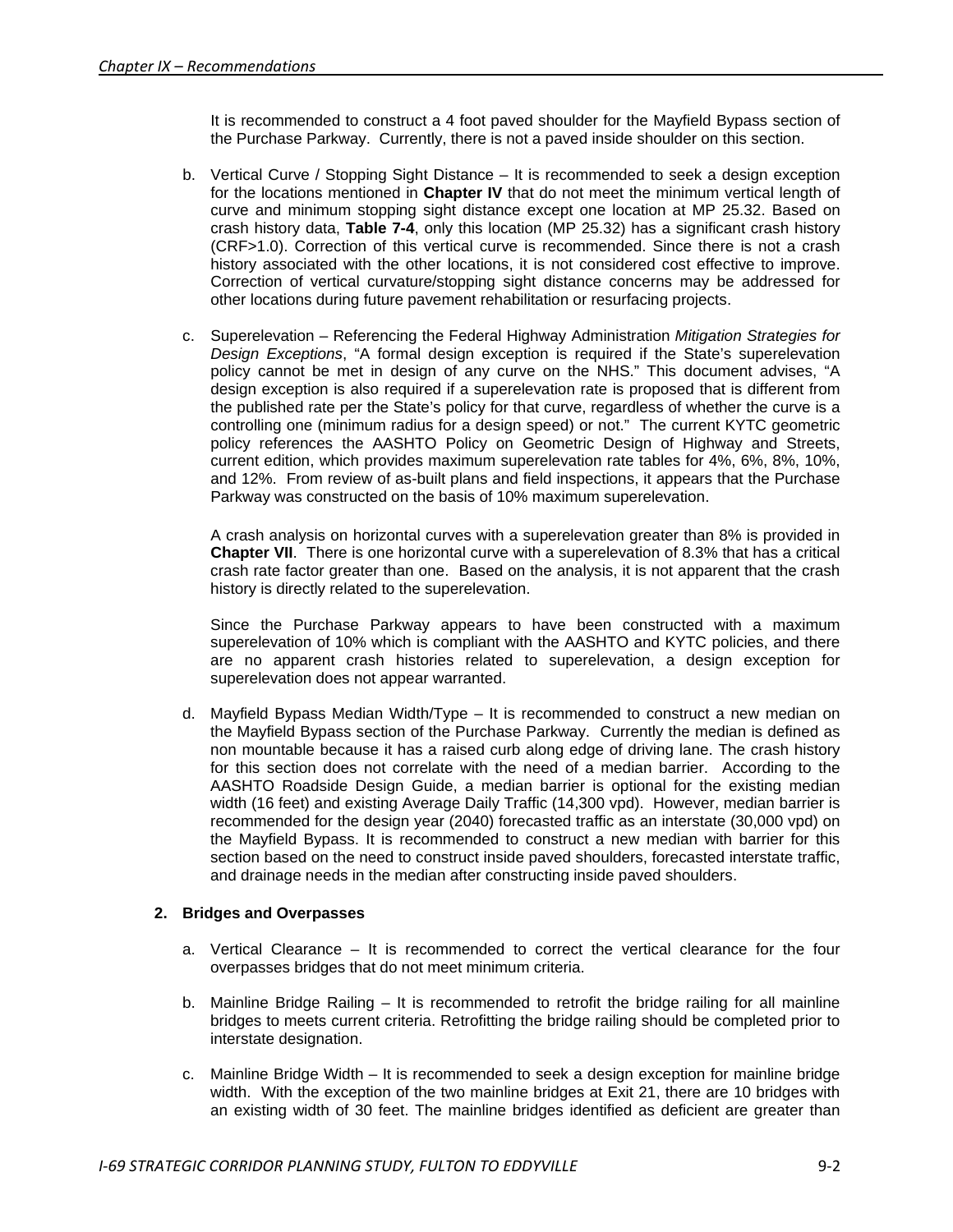200 feet in length and would need to be widened from their existing 30 foot width to 31 feet. Based on the crash analysis, there does not appear to be a crash history related to bridge width at these locations.

d. Crash Worthy Pier Protection – It is recommended to improve the crash worthy protection of overpass bridge piers along the Purchase Parkway. There are eight overpasses that have earthen mound pier protection that do not meet current standards.

#### **3. Interchanges and Ramps**

- a. Interchange Spacing It is recommended to seek a design variance for interchange spacing for the rural interchange spacing in Fulton, KY (Exit 0, Exit 1, and Exit 3) and in Benton, KY (Exit 41 and Exit 43).
- b. Interchange Control of Access It is recommended to seek a design variance for the interchange control of access deficiencies at Exit 14, Exit 22, Exit 27, and Exit 47. As future improvements and rehabilitation projects are indicated, control of access at these locations can be initialized.
- c. Interchange Deficiencies
	- Exit 0 Weigh Station Interchange In the future, coordination between the Tennessee Department of Transportation and Kentucky Transportation Cabinet (KYTC) will more clearly define future I-69 connectivity between Kentucky and Tennessee at this location. Specific deficiencies will be more thoroughly addressed at that time.
	- Exit 14 Previous Toll Plaza Interchange  $-$  It is the recommended to improve the existing interchange at Exit 14 to meet current interstate criteria.
	- Exit 21 Mayfield Bypass Interchange It is recommended to improve the interchange to meet current interstate criteria.
	- Exit 43 Previous Toll Plaza Interchange It is the recommended to improve the existing interchange at Exit 43 to meet interstate standard. This interchange has been identified by KYTC for improvement and is currently under design.
	- I-24 / Purchase Parkway Interchange It is recommended to improve the eastbound I-24 to southbound I-69 ramp and construct a new southbound I-69 flyover ramp from<br>westbound I-24. The following existing ramps will be eliminated with this The following existing ramps will be eliminated with this recommendation:
		- o Westbound I-24 to northbound Purchase Parkway ramp
		- o Westbound I-24 to southbound Purchase Parkway loop ramp
		- o Eastbound I-24 to northbound Purchase Parkway loop ramp

The existing northbound Purchase Parkway to westbound I-24 loop ramp also will remain in place and serve as the northbound I-69 to westbound I-24 connector under this scenario.

This option will require a deferral (design exception) for the I-69 northbound movement. The existing northbound Purchase Parkway to eastbound I-24 ramp will serve as the I-69 north movement. This ramp will accommodate the traffic in the near future. However, it is recommended to improve the ramp to meet current criteria once traffic volumes exceed capacity. It also is recommended to construct a new northbound I-69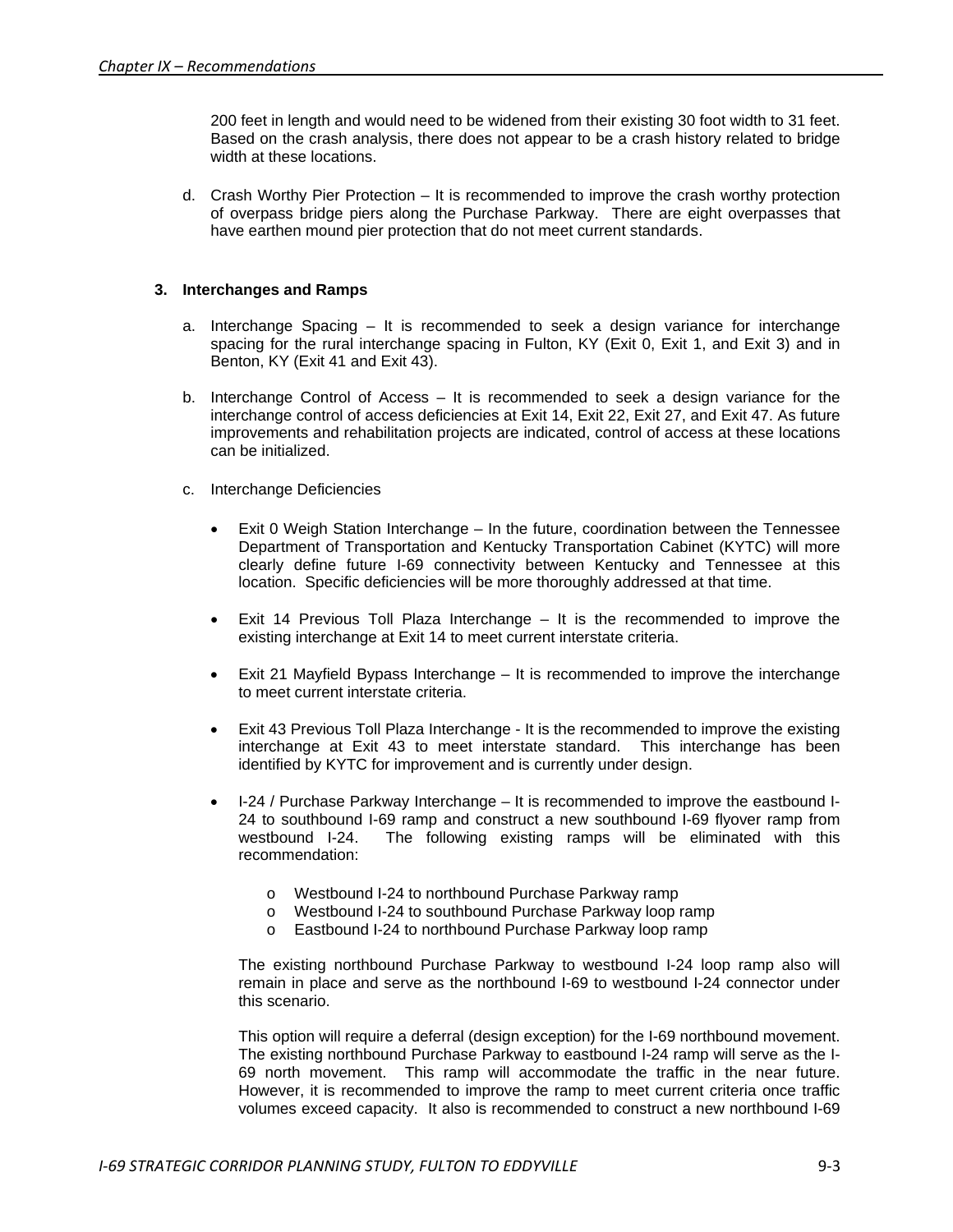to westbound I-24 flyover ramp once the traffic volumes exceed the existing loop ramp capacity.

The recommended improvements are shown in **Figure 8-1** and the construction cost is provided in Table 8-1 Unit Costs-Necessary Upgrade and Spot Safety **Improvements**. Additional improvements to the interchange include extending acceleration and deceleration tapers.

- d. Ramp Typical Section It is recommended to improve existing ramp cross section geometry that does not meet current interstate criteria. Currently, a majority of the interchange ramps have rolled curb and deficient shoulder widths. It is recommended to remove the rolled curb on the interchange ramps and construct minimum shoulder width in order to meet minimum interstate criteria.
- e. Ramp Alignment Geometry
	- Divergence Angle It is recommended to correct the deficient ramps with divergence angles that do not meet current criteria.
- f. Speed Change Lanes It is recommended to improve all ramp tapers and acceleration/deceleration lanes to meet current interstate criteria.

# **4. Design Exception and Variance Summary**

The following table summarizes the essential design elements commonly known as the *13 controlling criteria*. Following the *13 controlling criteria* are design variances which do not meet the AASHTO criteria of an interstate.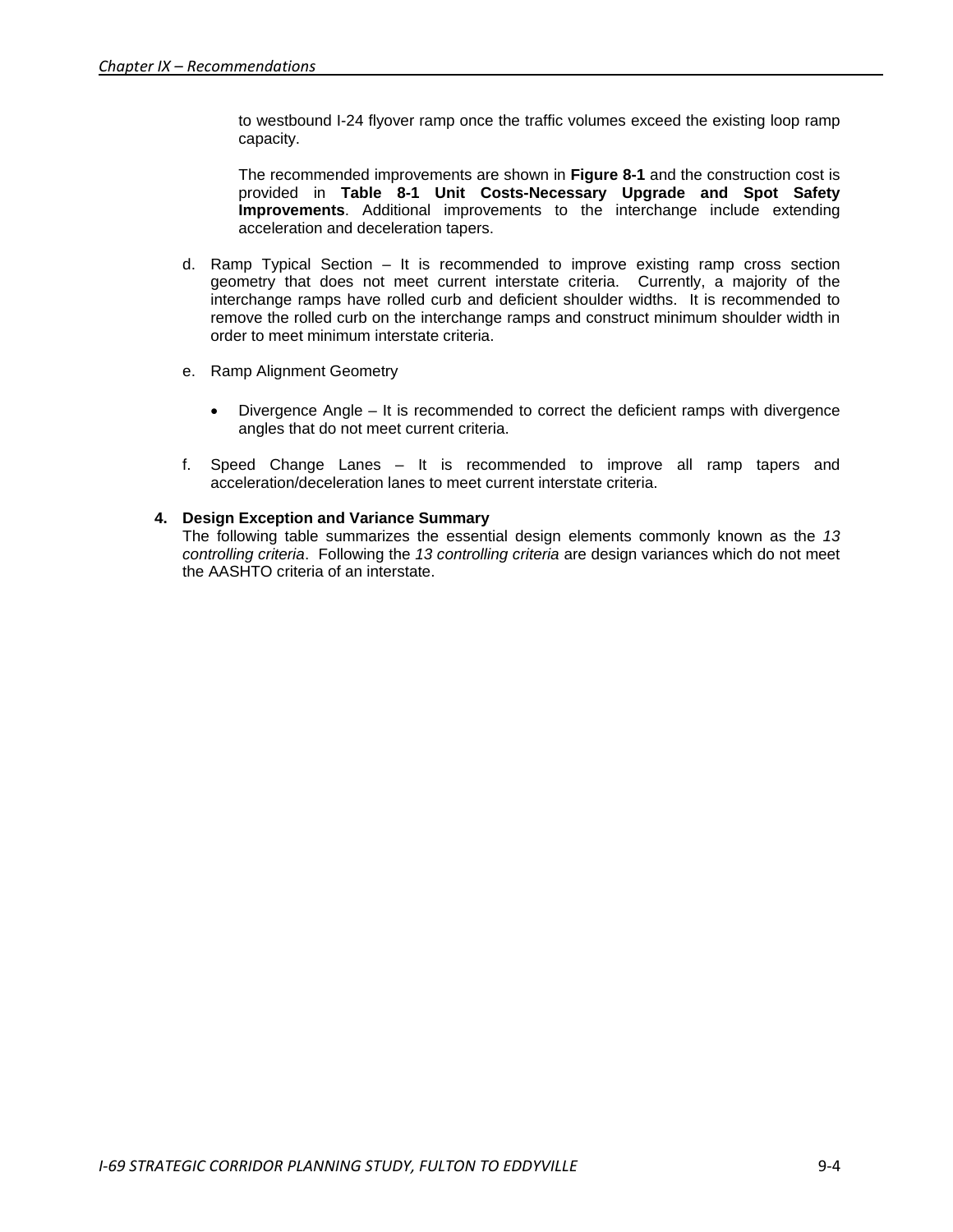| 13 Design Criteria                                        | <b>Meets</b><br><b>Criteria</b><br>(Yes or No) | <b>Cost to Cure</b><br>$($ \$) | Design<br><b>Exception/Variance</b><br>should be requested | Explanation                                                                                                                                                                                                                                                                                                                                                                                |
|-----------------------------------------------------------|------------------------------------------------|--------------------------------|------------------------------------------------------------|--------------------------------------------------------------------------------------------------------------------------------------------------------------------------------------------------------------------------------------------------------------------------------------------------------------------------------------------------------------------------------------------|
| Design Speed                                              | Yes*                                           | \$33.860.000                   | Yes                                                        | The Purchase Parkw ay meets the design speed criteria except for the new 1-69 through route at the 1-69/1-24 interchange.<br>It is recommended to improve the eastbound I-24 to southbound I-69 ramp, construct a new I-69 southbound flyover ramp,<br>and seek a design exception for the northbound I-69 through movement.                                                               |
| Lane Width                                                | Yes                                            | $\sim$                         | $\sim$                                                     |                                                                                                                                                                                                                                                                                                                                                                                            |
| <b>Shoulder Width</b>                                     | No                                             | \$3,730,000                    | Yes                                                        | The inside paved shoulders need to be widen from 3 feet to 4 feet for the Purchase Parkway. The paved inside shoulder<br>for the Mayfield Bypass should be widened inconjunction with construction of a new median. It is recommended to seek a<br>design exception for inside paved shoulder of the Purchase Parkw ay, with the exception of the Mayfield Bypass shoulder<br>improvement. |
| <b>Bridge Width</b>                                       | No                                             | \$2,370,000                    | Yes                                                        | There are 12 bridges on the Purchase Parkw ay that do not meet criteria. 10 of these 12 bridges are long bridges (> 200<br>feet long). The remaining two bridges are part of the Exit 21 interchange that is recommended to be upgraded to meet<br>interstate standards. It is recommended to seek a design exception for bridge width.                                                    |
| <b>Horizontal Alignment</b>                               | Yes                                            |                                |                                                            |                                                                                                                                                                                                                                                                                                                                                                                            |
| Superelevation                                            | Yes                                            |                                | $\overline{\phantom{a}}$                                   |                                                                                                                                                                                                                                                                                                                                                                                            |
| <b>Vertical Alignment</b>                                 | <b>No</b>                                      | \$250,000                      | Yes                                                        | There are eight deficient vertical curves on the Purchase Parkway. All of these curves are sag curves and six are close<br>to meeting criteria. There is one deficient curve that is recommended to correct due to crash history.                                                                                                                                                          |
| Grade                                                     | Yes                                            | $\sim$                         | $\sim$                                                     |                                                                                                                                                                                                                                                                                                                                                                                            |
| <b>Stopping Sight Distance</b>                            | No                                             | \$167,000                      |                                                            | There are 3 vertical curves that do not meet the minimum stopping sight distance. All of these curves are a sag and 2 are<br>close to meeting criteria. This cost is also included in the cost to cure vertical alignment deficiencies. It is recommended to<br>improve one vertical curve due to crash history.                                                                           |
| Cross Slope                                               | Yes                                            |                                | $\sim$                                                     |                                                                                                                                                                                                                                                                                                                                                                                            |
| <b>Vertical Clearance</b>                                 | <b>No</b>                                      | \$330,000                      | <b>No</b>                                                  | There are 4 overpasses on the Purchase Parkw ay that do not meet vertical clearance requirements. It is recommended to<br>improve the overpass bridge clearance to meet current criteria.                                                                                                                                                                                                  |
| Lateral offset to obstruction                             | $\sim$                                         | $\overline{\phantom{a}}$       | $\sim$                                                     | $\overline{a}$                                                                                                                                                                                                                                                                                                                                                                             |
| <b>Structural Capacity</b>                                | Yes                                            |                                | $\overline{\phantom{a}}$                                   | $\overline{\phantom{a}}$                                                                                                                                                                                                                                                                                                                                                                   |
|                                                           |                                                |                                |                                                            |                                                                                                                                                                                                                                                                                                                                                                                            |
| <b>Design Variances</b>                                   |                                                |                                |                                                            |                                                                                                                                                                                                                                                                                                                                                                                            |
| Acceleration & Deceleration Lengths /<br>Divergence Angle | No                                             | \$768,000                      | <b>No</b>                                                  | It is recommended to improve the deficient ramps to meet AASHTO criteria.                                                                                                                                                                                                                                                                                                                  |
| Interchange Spacing                                       | No                                             | \$4,233,000                    | Yes                                                        | The interchange spacing betw een Exit 41 and Exit 43 is less than the 3 mile rural recommended criteria. Cost to cure does<br>not include the interchange spacing deficiency at Exit 0, Exit 1, and Exit 2. The connection of I-69 betw een Kentucky and<br>Tennessee is still in question, w hich w ould include these exits at Fulton, KY and Fulton, TN.                                |
| Interchange Control of Access                             | <b>No</b>                                      | \$5,000,000                    | Yes                                                        | There are four interchanges that have interchange control of access less than the minimum criteria                                                                                                                                                                                                                                                                                         |
| Interchange Ramp Shoulder Width /<br>Curb                 | No                                             | \$2,937,000                    | <b>No</b>                                                  | Many of the interchange ramps do not meet the minimum shoulder width and/or have an existing curb.                                                                                                                                                                                                                                                                                         |
| Bridge Side railing/barrier                               | No                                             | \$930,000                      | <b>No</b>                                                  | All of the mainline bridges have brush blocks rather than a barrier slope that meets current standards. It is recommended to<br>retrof it the existing side railing/barrier to meet criteria.                                                                                                                                                                                              |
| <b>Bridge Pier Protection</b>                             | No                                             | \$240,000                      | <b>No</b>                                                  | Eight overpass bridges have earthen mound bridge pier protection that does not meet current standard. It is recommended<br>to improve the pier protection to meet current standard.                                                                                                                                                                                                        |
| Median Width / Type                                       | Yes                                            | \$2,175,000                    |                                                            | Construct a new median with barrier and inside shoulder on the Mayfield Bypass. (Cost includes median barrier and inside<br>paved shoulders.)                                                                                                                                                                                                                                              |

# **Table 9-1 Summary of Design Exceptions and Variances**

 $1$  Does not include improvements associated with Exit 14 (Toll Plaza), Exit 21 (Modified Trumpet), and Exit 43 (Toll Plaza)

<sup>2</sup> Does not include widening Mayfield Bypass inside paved shoulder.

3 Cost is associated with widening the deficient mainline bridges to 31 feet curb to curb.

<sup>4</sup> The median width meets AASHTO criteria. The median type meets AASHTO criteria with current traffic volumes ,but not future traffic projections.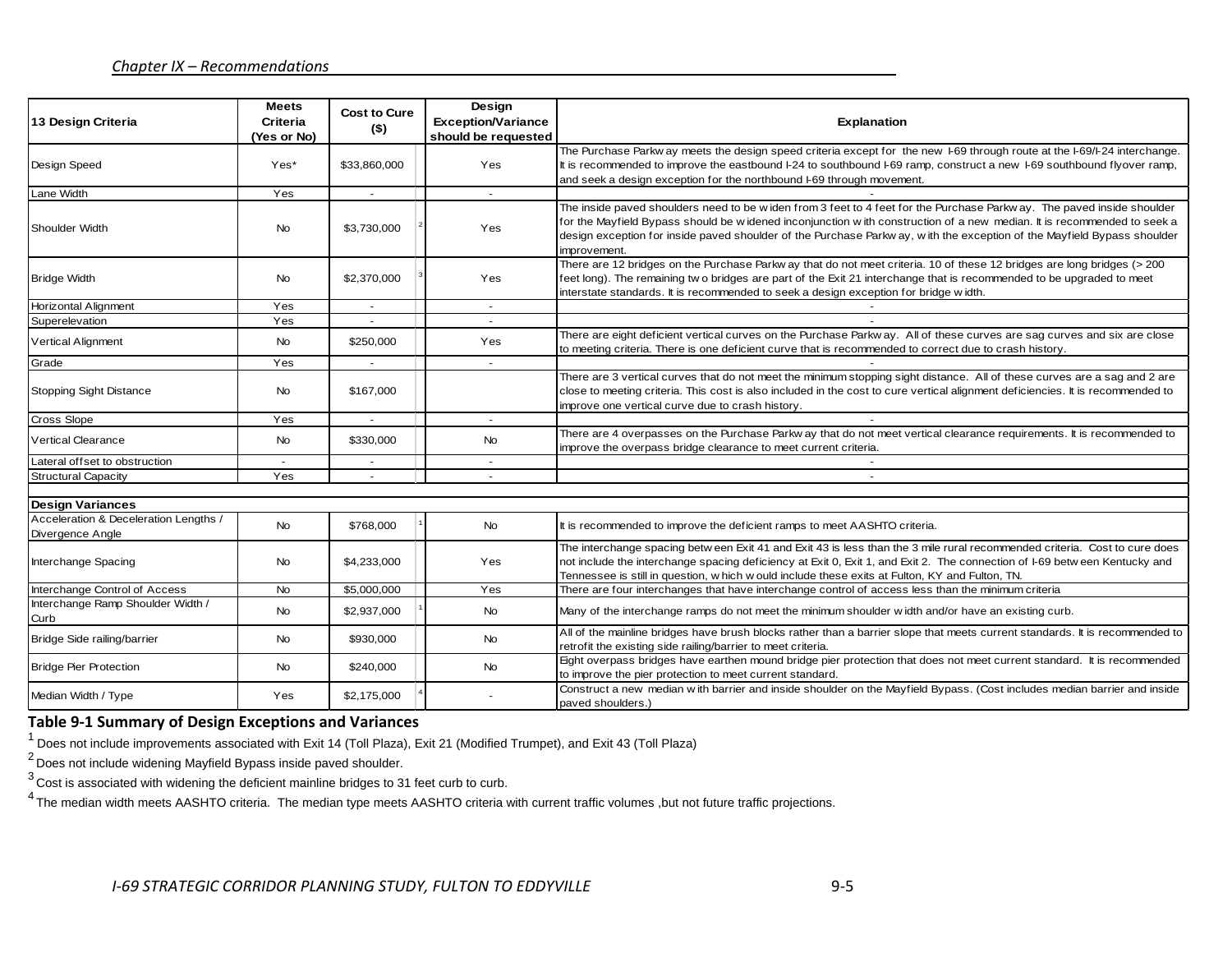Designation of the Purchase Parkway as I-69 may be accomplished by implementing the recommended improvement strategies in coordination with the Federal Highway Administration. Information presented herein is a *first look* to identify deficiencies and impediments for designation as I-69 and to identify a range of improvement strategies needed to upgrade the Purchase Parkway to satisfy applicable interstate criteria with applicable design exceptions/variances by the Federal Highway Administration. Thus, as projects for implementation of recommended improvement strategies are initiated, additional engineering analysis and studies may be needed to further refine the specifics for improvements. For example, the following may be areas for further analysis.

- Operational Considerations There may be roadway conditions not shown in crash data contributing to crash history. Additional analyses during preliminary engineering may provide additional insight which could refine the scope of needed improvements at a given location.
- Mainline Geometry and Typical Section Analyses for mainline geometry and typical section were evaluated using as-built plans supplemented with field reviews of existing conditions. Actual design features may require further verification with non-detailed field reviews of the roadway cross-section during preliminary engineering for implementing improvement strategies.
- Interchanges and Ramps Most of the interchange ramps are deficient and some design features were illegible on the as-built plans. Therefore, as interchanges are identified for improvement, geometric features (i.e. superelevation rate, horizontal and vertical alignments, design speed, etc.) should be further analyzed.

# **B. Summary and Conclusion**

Based on the findings of this study, it can generally be concluded that the Purchase Parkway is currently providing motorists efficient and safe travel from US 51 in Tennessee to I-24 with operating conditions similar to an interstate. There would be minimal to no impact to the operating characteristics of the Purchase Parkway in the near future if it was designated as I-69 under the current conditions. The operation characteristics of the I-69 corridor would not be expected to be altered until more sections of I-69 are completed across the country especially in Tennessee and Indiana. As sections of I-69 are completed and thus provide continuity at a regional and national level, additional truck traffic volume will likely grow on the Purchase Parkway to the point that estimated truck traffic and congestion along the existing Purchase Parkway may eventually alter the operational characteristics.

Intuitively, there may be sections of interstate in Kentucky and around the United States that do not meet the current design standards. Some design features on these other interstates may be very similar to the existing design features on the Purchase Parkway. Based on the impact to other sections of Parkways that are designated as future interstate corridors and existing interstates with similar design feature deficiencies, designation of the Purchase Parkway as I-69 under the Parkway's existing conditions appears realistic.

There are two broad based potential improvement alternatives recommended for improving the Purchase Parkway to meet interstate standards. The Necessary Upgrades and Spot Safety Improvement alternative includes upgrading the Purchase Parkway to meet all current interstate standards but with design exceptions/variances. The Fully Compliant Reconstruction alternative would upgrade the Purchase Parkway to meet interstate standards with no design exceptions or variances. Right of way acquisitions will be needed for interchange improvements.

In general, improvements related to bridge deficiencies, Mayfield Bypass median, interchange acceleration and deceleration lanes, and toll plaza interchange improvements are recommended. It is also recommended that initially, minimal improvements should be made to the Purchase